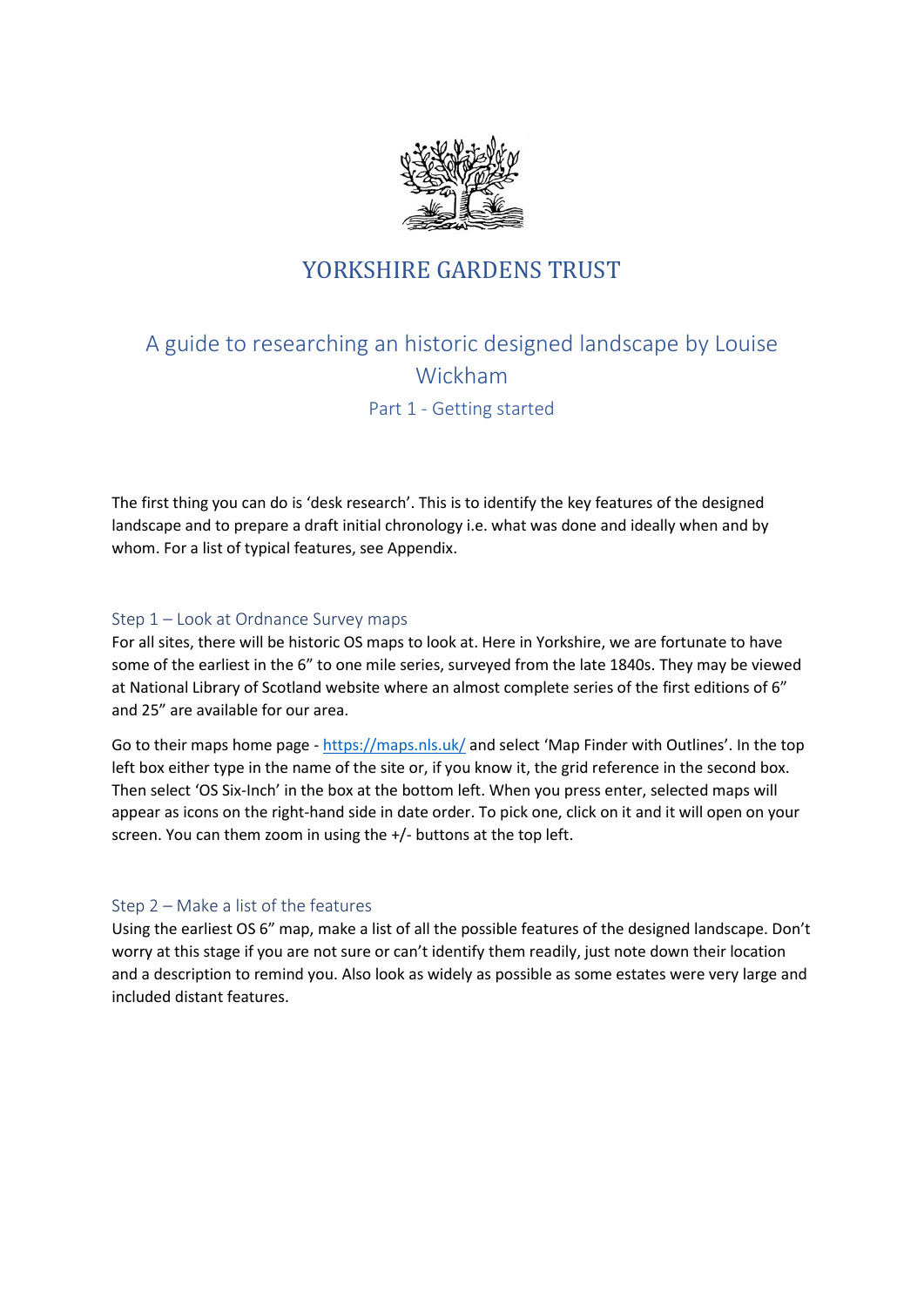

In the example above for Carlton Hall, obvious features are: the main building (Hall), Carlton Park (parkland is usually shaded or 'stippled'), 'Fish Pond' or lake, carriageway, entrance, courtyard, Water House, Ice House, Gardener's House and some scattered areas of trees denoted by the tree symbols either grouped as plantations or as single trees. Things that need further investigation are the buildings immediately to the north of the Hall, including the walled enclosure, the rectangular shapes in the parkland and the elliptical shape in the extreme north.

Next look at the 1st edition 25" map to examine these areas more closely.

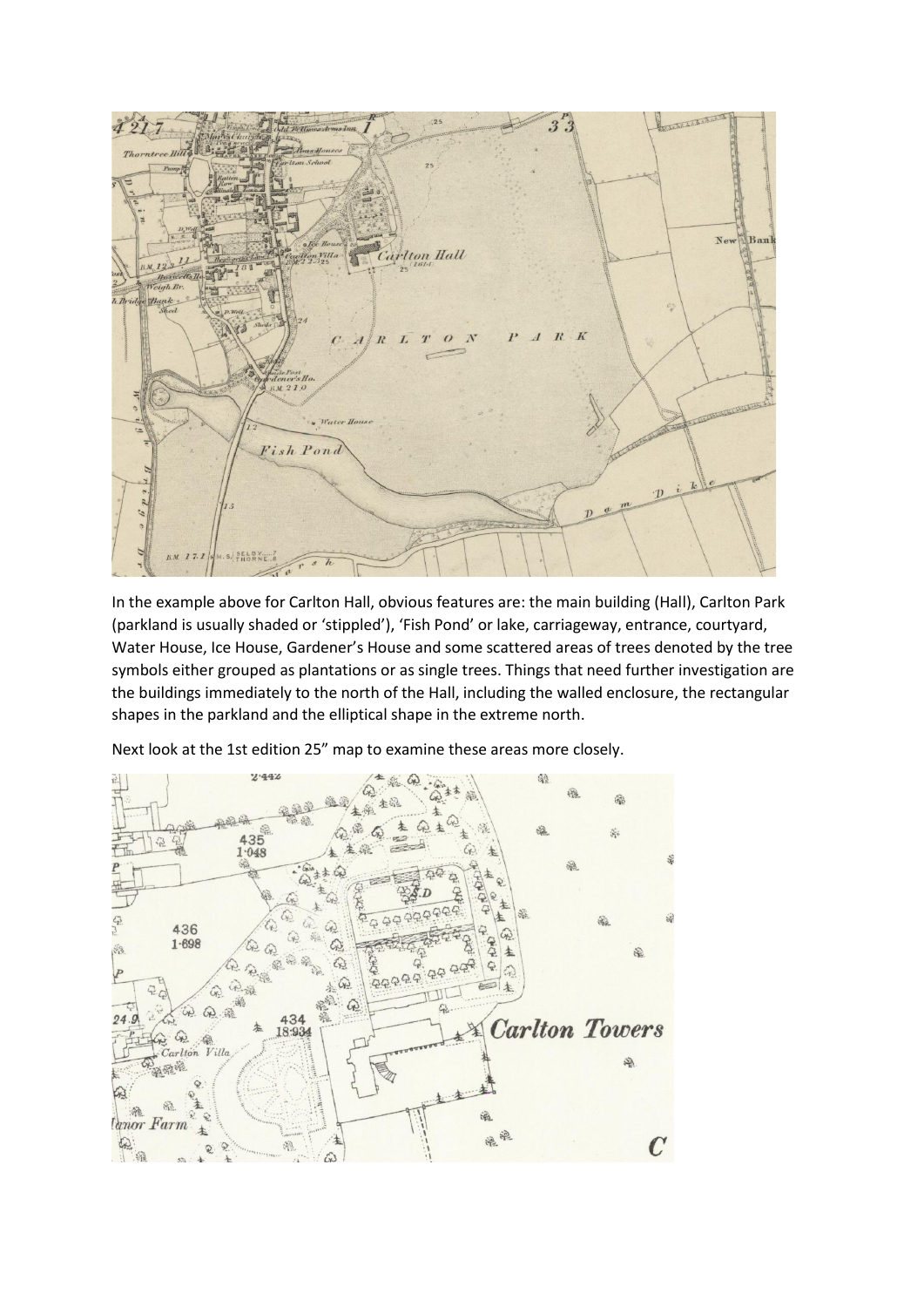We can see now that the walled area is in fact a kitchen garden with fruit trees and glasshouses (hatching or marked in blue denotes this) and to the north are more glasshouses. We can also see now that there is a parterre garden to the west of the Hall that does not appear on the earlier map and a S.D., which stands for 'sundial'. You can also see that the types of trees are marked – here are the symbols used:



# Step 3 – Start to prepare a chronology of the site

Just by using the OS maps, we can identify changes from c. 1850 onwards. If we look again at Carlton's landscape on the map from the early 20th century, we can see that the parkland has increased and there are many new plantations:

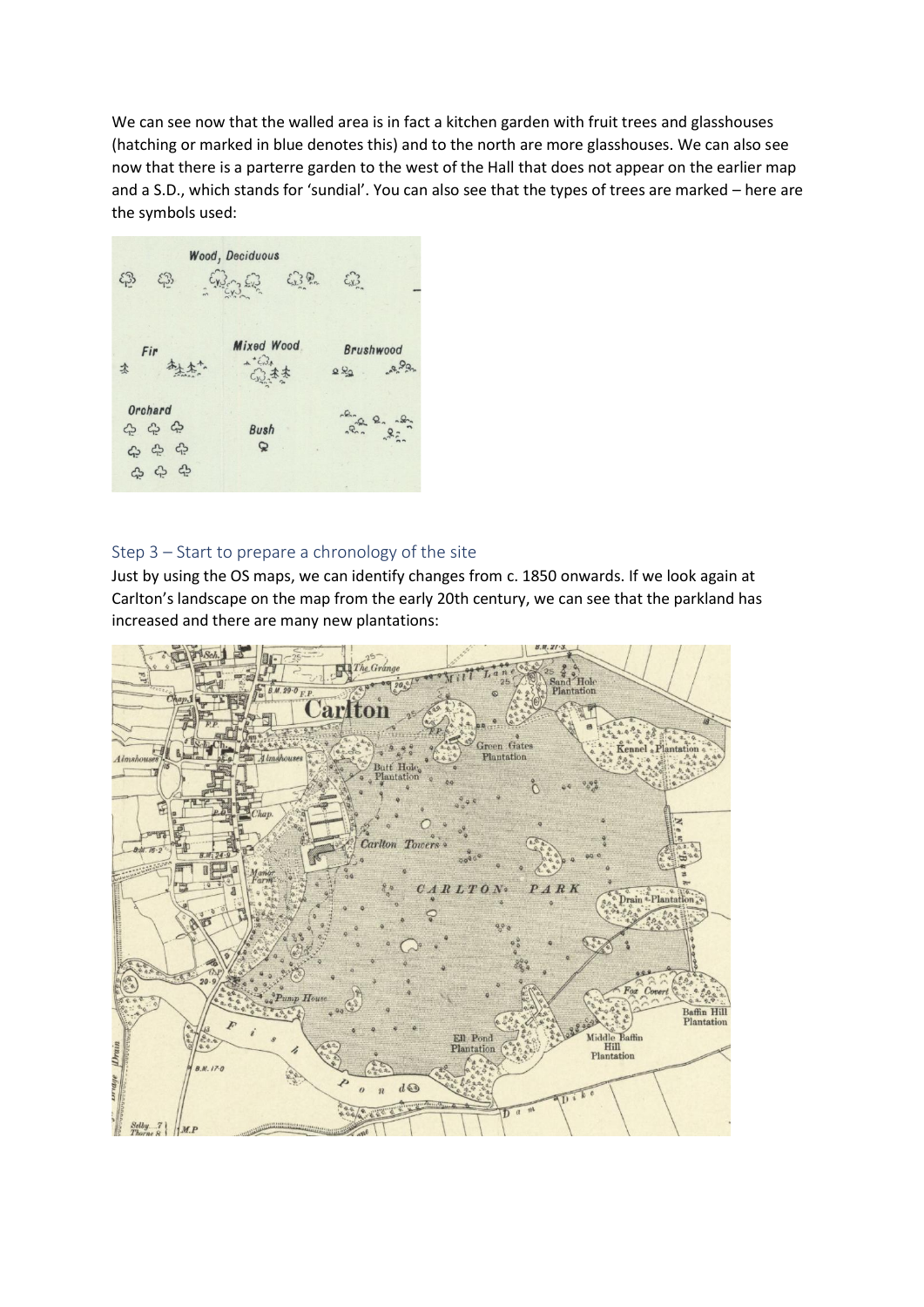Note the date the map was surveyed (listed on the top of the page on NLS page) to give yourself a time frame for the change (in this case between 1849 and 1888, as the changes first appear on the 25" 1st edition surveyed that year).

# Step 4 – Start to identify features created pre c. 1850

This is more challenging. You can look at earlier maps but beware as they are not always accurate and usually only show large features e.g. the Greenwood map surveyed starting in 1817 and revised in 1827/8 (on NLS site under County maps – Yorkshire, [https://maps.nls.uk/counties/yorkshire.html\)](https://maps.nls.uk/counties/yorkshire.html) shown below for Carlton.



Jeffrey produced large scale maps of Yorkshire c. 1771 (probably surveyed between 1767 and 1770), however there were 3 editions with the last one in 1800. North Yorkshire County Record Office has a set of the 1st edition and copies of the 3rd edition can be found at

[https://digitalarchive.mcmaster.ca/islandora/object/macrepo%3A92720.](https://digitalarchive.mcmaster.ca/islandora/object/macrepo%3A92720) However caution is needed as the revisions were not consistent. They also give very little usable detail apart from the estate's owner.

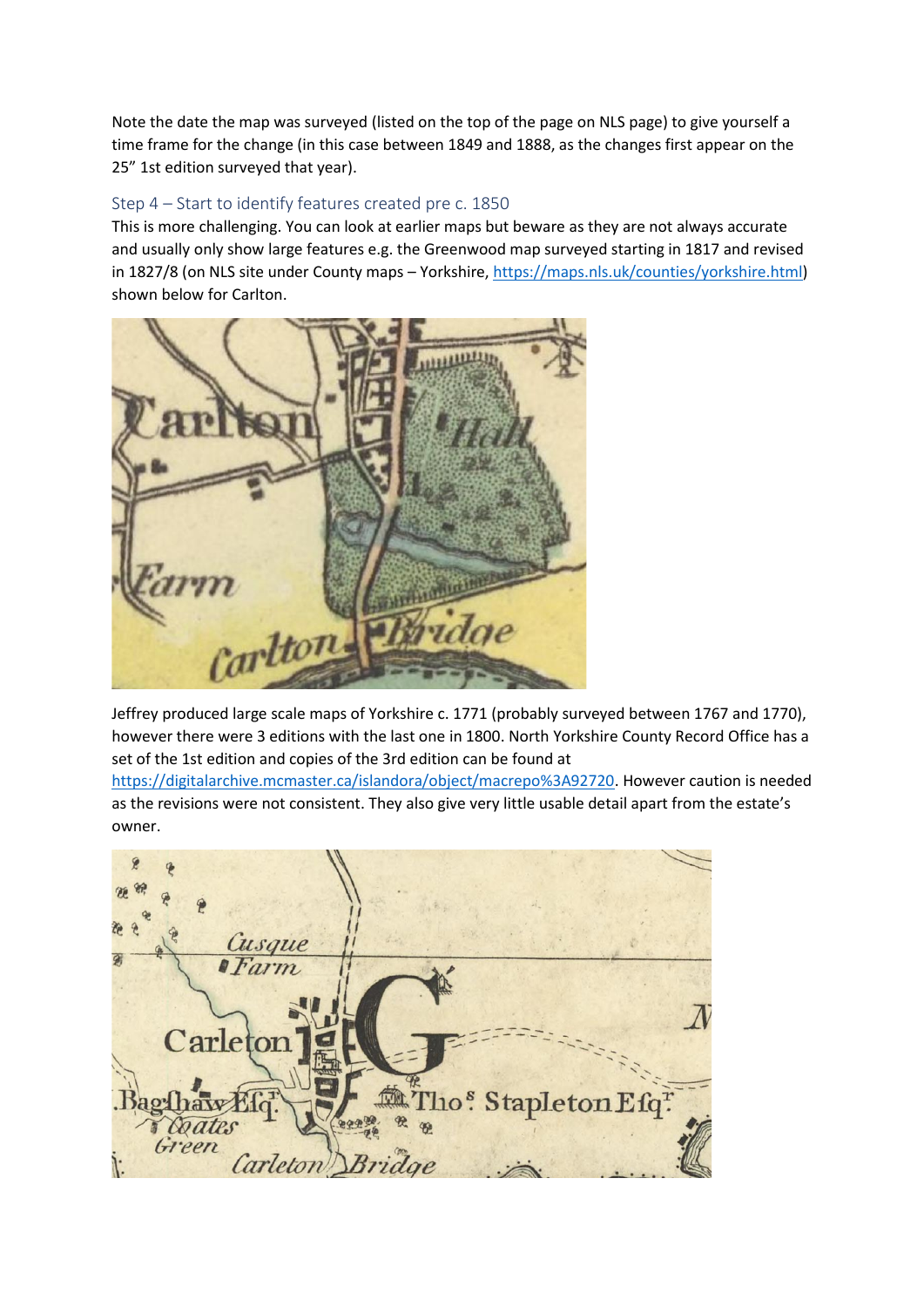# Step 5 – Alternatives to maps for dating built features

Start with the easiest one: the main house. Changes to this often meant changes to the designed landscape. If they still exist, they are most likely to be listed and information about them can be found on Historic England's website - [https://historicengland.org.uk/listing/the-list/.](https://historicengland.org.uk/listing/the-list/) For the example of Carlton, the first OS map usefully gives us a date – 1614 but this is rare, although comparing subsequent maps can alert you to changes in the buildings. You can always try searching for the name of the building on the internet that may give you additional information.

Next look at other built features on the estate. Use HE's listing to see if they are on there or a general internet search.

# Step 5 – Add owners to the list

You will see that the Jeffrey's maps usefully give the owner's name at the time of the map's production that gives you a start. Next see if there is an estate archive listing on the National Archives general listing - [https://discovery.nationalarchives.gov.uk/.](https://discovery.nationalarchives.gov.uk/) For Carlton, we find searching 'Carlton Towers' takes us to the estate/family listing

<https://discovery.nationalarchives.gov.uk/details/c/F18029> that leads us to Hull History Centre and their records - <http://catalogue.hullhistorycentre.org.uk/catalogue/U-DDCA> where the catalogue gives a history of ownership.

If there is no estate archive listing, one alternative is to look for details about the parish where the estate is located in the Victoria County History for Yorkshire. Unfortunately, they only cover parts of the old East Riding and North Riding but online copies can be found at [https://www.british](https://www.british-history.ac.uk/search/series/vch--yorks)[history.ac.uk/search/series/vch--yorks.](https://www.british-history.ac.uk/search/series/vch--yorks) Using the parish to search, you could try <https://www.genuki.org.uk/> that lists old trade directories and other information about owners but it is mainly 19th century. If nothing else, do an internet search on the name of either an owner you do know about to trace other family members or the name of the site.

## Step 6 – Lay out information gained in chronological order

Either using a spreadsheet (Excel) or a Word document table, list what you have found out so far with source. Using the example of Carlton:

| <b>Date</b>        | <b>Details</b>                  | <b>Source</b>                 |
|--------------------|---------------------------------|-------------------------------|
| Early 14th century | Stapleton family established at | Hull History Centre catalogue |
|                    | Carlton                         | of estate papers (U DDCA)     |
| 1614               | Carlton Hall built by Elizabeth | 1st edition 6" OS map/ HHC    |
|                    | Stapleton (widow of Brian)      | catalogue                     |
| c. 1660 - 1707     | Sir Miles Stapleton, owner      | <b>HHC</b> catalogue          |
| 1707-16            | Estate owner, Sir Miles'        | <b>HHC</b> catalogue          |
|                    | nephew, Nicholas Errington      |                               |
|                    | senior [later Stapleton]        |                               |
| 1716-50            | Nicholas Stapleton junior       | <b>HHC</b> catalogue          |
|                    | owner                           |                               |
| c. 1740            | Wing added to Hall              | HE listing no 1295955         |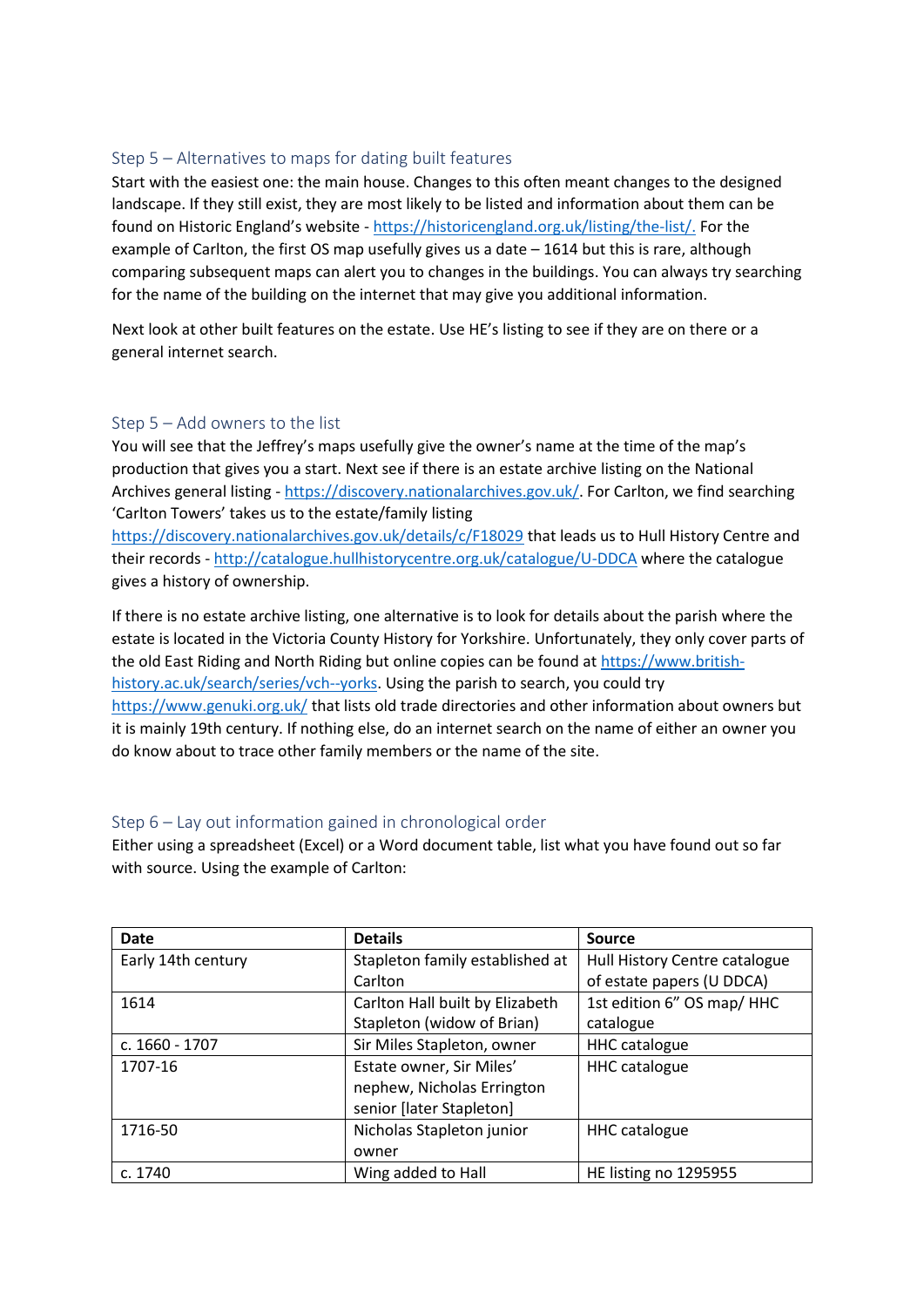| 1750 - 1821 | Thomas Stapleton (son of                                 | <b>HHC</b> catalogue   |
|-------------|----------------------------------------------------------|------------------------|
|             | Nicholas) owner. Improved<br>Carlton estate, landscaping |                        |
|             | park and adding east wing &                              |                        |
|             | stables                                                  |                        |
| 1767-70     | Carlton Park and lake not                                | Jeffrey's map          |
|             | shown?                                                   |                        |
| c. 1770     | Water Tower built by Thomas                              | HE listing no 1174041/ |
|             | Atkinson, also gatepiers and                             | 1148394                |
|             | railings on main road from                               |                        |
|             | Snaith to Carlton village                                |                        |
| By 1827/8   | Carlton Park and lake in place                           | Greenwood's map        |
| 1821 - 36   | Thomas's son, owner                                      | <b>HHC</b> catalogue   |
| 1839 - 1854 | Owned by Miles Thomas                                    | <b>HHC</b> catalogue   |
|             | Stapleton                                                |                        |
| By 1849     | Walled kitchen garden in                                 | 1st edition 6" OS map  |
|             | place, some perimeter                                    |                        |
|             | planting, icehouse and                                   |                        |
|             | gardener's house                                         |                        |
| 1854 - 1892 | Henry Stapleton, son of Miles                            | <b>HHC</b> catalogue   |
|             | Thomas, owner                                            |                        |
| 1873-5      | Modifications to main                                    | HE listing no 1295955  |
|             | structure of Hall by Edward                              |                        |
|             | <b>Welby Pugin</b>                                       |                        |
| c1875       | Gates, railings and piers in                             | HE listing no 1148393  |
|             | front of Hall by EW Pugin                                |                        |
| 1875-90     | Modifications of interior of                             | HE listing no 1295955  |
|             | Hall by J F Bentley                                      |                        |
| By 1888     | Parkland expanded, new                                   | 1st edition OS 25" map |
|             | plantations and parterre                                 |                        |
|             | garden                                                   |                        |
| 1895        | Mona Stapleton, niece of                                 | <b>HHC</b> catalogue   |
|             | Henry, sole heiress. Marries                             |                        |
|             | into Fitzalan Howard family in                           |                        |
|             | 1914, whose descendants still                            |                        |
|             | own it                                                   |                        |

# Step 7 – Draw conclusions from evidence gained so far

Laying out the evidence chronologically as above allows you to start making connections. Historic designed landscapes are often a series of layers as owners make changes to reflect the gardening fashions of the day. In the example above the open parkland and lake are typical of the second half of the 18th century (often referred to as 'Brownian' style after the designer, Lancelot 'Capability' Brown). The parterre garden of the later 19th century was a revival of an earlier style that was popular in the late 16th and early 17th centuries.

Again looking at the Carlton example, we can conclude:

• As the Hall was first built in 1614, there were likely to be gardens associated with it from the beginning that were probably redesigned so have disappeared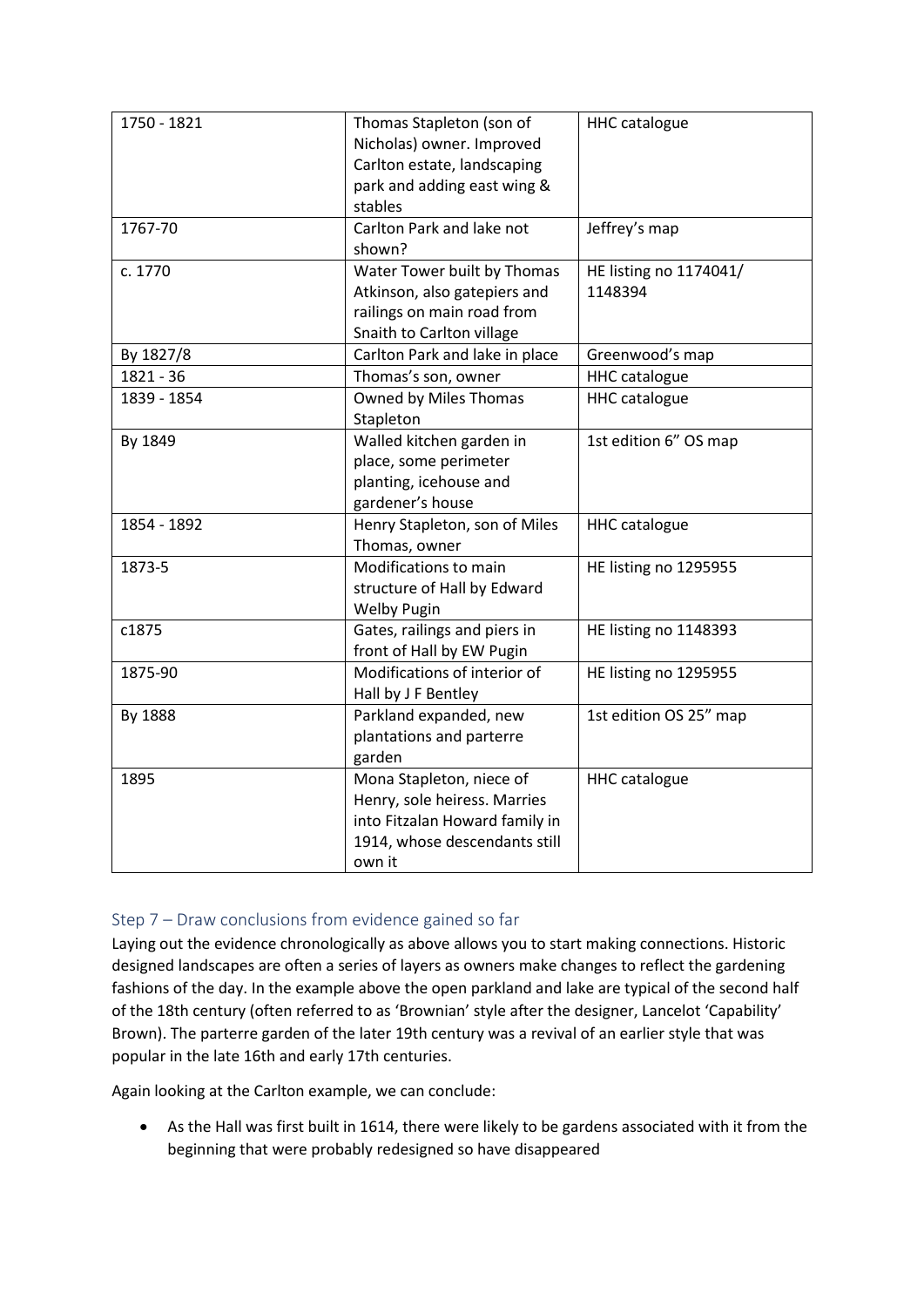- The parkland and lake probably date from the second half of the 18th century, i.e. earlier than the evidence we have so far of being from 1827/8
- The regular shape of the lake looks like it is man-made and we know the adjacent water tower dates to c. 1770, so the lake may well date from this period
- The expansion of the parkland and additional plantations between 1849 and 1888 may well have been part of an overall improvement programme to the estate in the 1870s, given the large changes to the Hall

# Step 8 – Make a list of questions to direct further research

Clearly there are still a lot you don't know but making a list of questions will help guide your further research, particularly when it comes to looking at archive material. Think about periods when significant changes may have been made, for example when the estate acquires a new owner through inheritance/purchase or the main house is being built/altered. This will focus your initial enquiries as estate archives can often have hundreds or indeed thousands of documents.

From the example for Carlton, some key questions are:

- Was the lake created in the 1770s?
- Was the parkland around it created at the same time? If not, when?
- When exactly was the parkland extended in the later 19th century?
- When was the walled kitchen garden constructed?
- When was the icehouse built?
- Were these changes part of an overall design? If so, do we know who did the design?
- Can we find out anything about the designed landscape about the time the Hall was built?
- The Stapletons owned the estate from the medieval period, was Carlton Park part of a deer park for example?

Now you are ready to go to Stage 2 where you start looking at archive material and other historic resources before going to Stage 3 to look at what is remaining on the ground.

*All Ordnance Survey maps are reproduced here with permission from the National Library of Scotland*